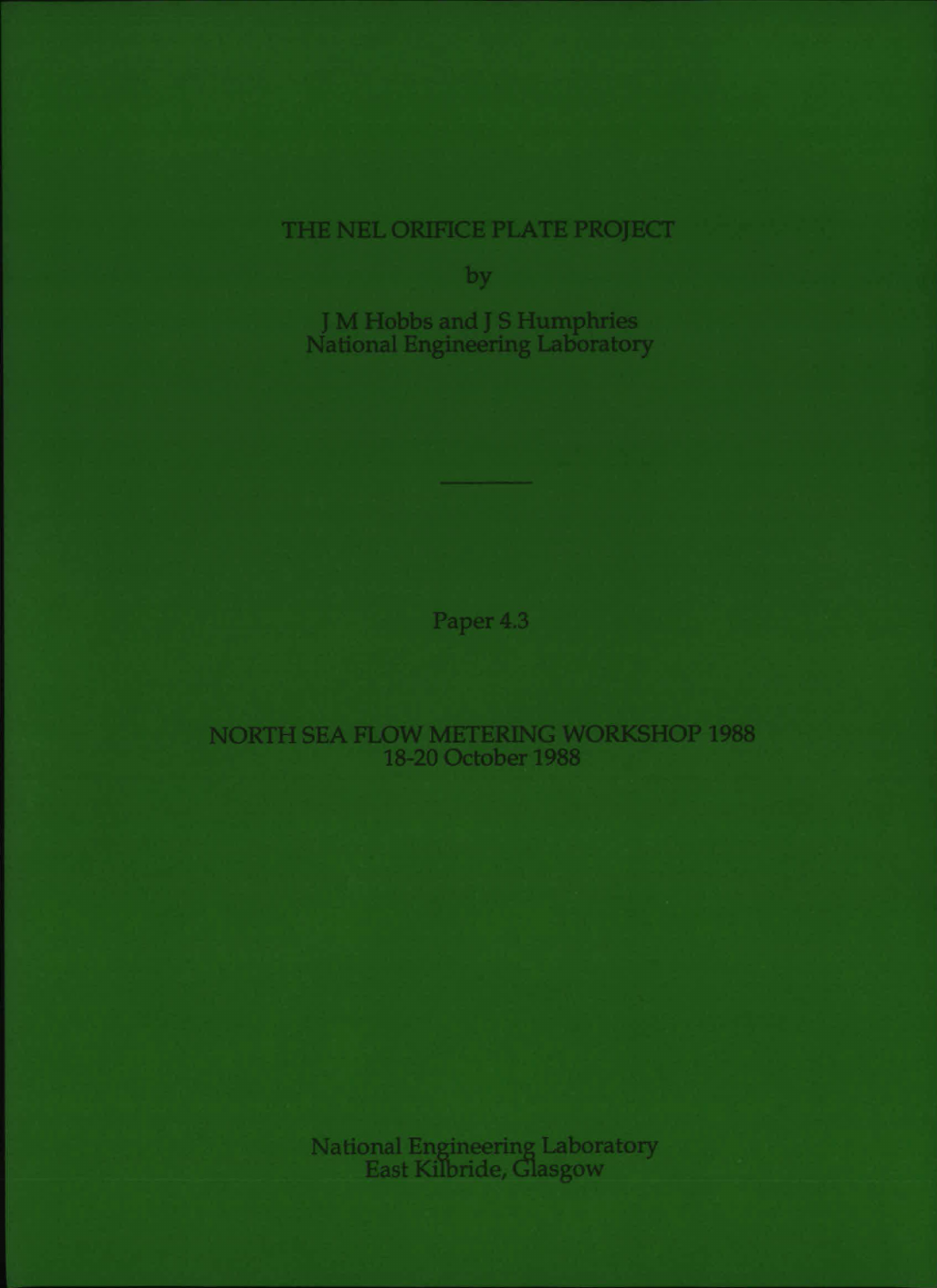THE NEL ORIFICE PLATE PROJECT

J <sup>M</sup> Hobbs and J <sup>S</sup> Humphreys

National Engineering Laboratory. East Kilbride, Glasgow

### SUMMARY

This paper reviews previous work to investigate the effect of upstream edge sharpness on the discharge coefficient of orifice plates. It traces the development of Standard requirements for edge sharpness and discusses the need for more guidance in the manufacture and inspection of orifice plates.

The NEL project to provide new experimental data on the effect of edge sharpness and other defects is described in detail. The main results indicate that the present criteria for edge sharpness are realistic. but the rejection of large orifice plates for very slight visible imperfections is perhaps unnecessarily stringent.

#### 1 INTRODUCTION

An earlier version of this paper. presented at the 1986 Workshop, outlined the proposed project and gave relevant background information. The present paper records the outcome of the project and indicates the need to consider a revision of the tolerances required in some aspects of the current orifice plate standards. However, for completeness. a brief summary of the previous work. including the most recent. and the main requirements of the current standards are included in this sequel.

While the use of orifice plates to measure fluid flow is well defined in the current international Standard<sup>1</sup>, there are some aspects of their manufacture and inspection which are not specified in sufficient detail.

One area which gives particular difficulty and, on occasions, grounds for debate is that of the edge sharpness requirement. Most people involved in the use of orifice plates are aware of the great importance of the square edge. but there is no convincing evidence to support the criteria for visual inspection given in various editions of the standards. For small pipe sizes (less than 125 mm bore) the limiting edge radius of O.0004d is well nigh impossible to achieve and measure. For larger sizes. the edge sharpness requirement is easier to meet, but the rejection of plates showing 'any peculiarities visible to the naked eye' may be unnecessarily stringent and expensive.

Another deficiency in the current Standard is the quality of surface finish of the downstream face of an orifice plate. Again qualitative. but not quantitative. guidance is given.

The NEt orifice plate project was therefore undertaken to investigate three important topics:

the effect of upstream edge sharpness to determine at what degree of rounding the orifice coefficient begins to change;

b the effect of local damage to the upstream edge or face of an orifice plate; and

 $\mu \sim 10^7$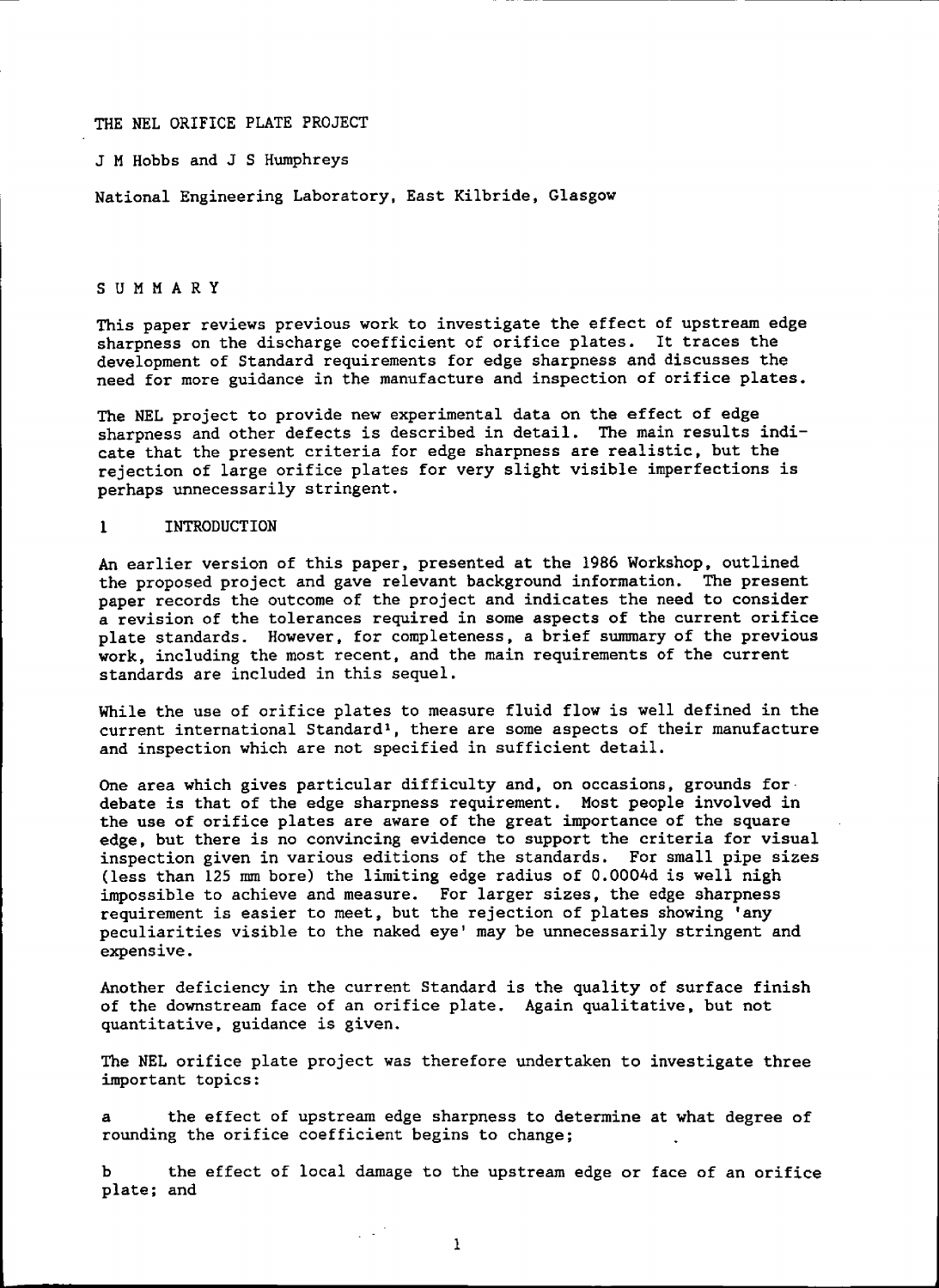the effect of the finish of the downstream bevel and the surface roughness of the downstream face.

An important part of this project was the survey of previous literature. covering earlier experimental work, and the evolution of the current standards. Equally important for the manufacture and testing of the orifice plates was the provision of measuring instruments of sufficiently good performance to resolve the small differences in the parameter being investigated and their effect on the orifice coefficient.

### 2 PREVIOUS WORK

Probably the first relevant reference to edge sharpness effects was in the early 1930s when Professor S R Beitler<sup>2</sup> examined microscopically the edges of plates which gave coefficients that were higher than expected. Although he considered them to be slightly rounded, it was not possible to measure the radius at that time without cutting up the plates.

It was not until the 1960s that a major experimental programme was attempted in which measurements of both edge sharpness and the discharge coefficient were made. Herning<sup>3, 4</sup> and his colleagues carried out a programme of tests on a series of different diameter ratio orifice plates installed in meter runs of 50, 100 and later, 150 mm diameter. The edges of the orifice plates were progressively rounded with emery paper and a lead foil method was used to measure the 'edge radius before each successive calibration.

The results of their work were best summarised in Fig. 6 of Reference 4, which was reproduced as Fig. 1 in the 1986 NSFM Workshop paper. This showed that the effect of the edge depends only on the ratio of the radius of the edge to the orifice diameter.

More recently, Crocket and Upp<sup>5</sup> made further tests using 75 mm (3-in) dia. plates of 0.2. 0.4 and 0.6 dia. ratio and used the lead foil technique to determine the edge radius.

A little later Benedict<sup>6</sup> and his co-workers investigated the edge effect with 0.5 dia. ratio plates in a 101.6 mm (4-in) nominal bore test-line. Some of the plates were rounded to a radius of about 0.2 mm to represent an extreme case of edge roundness. Both optical and lead foil measurements were used to determine the edge radius.

All the above investigations were concerned with the effect of gross changes of the edge radius. Another series of tests were made by Spencer, Calame and Singer<sup>7</sup> in the 1960s on the production of orifice plates to the then current standard and the errors that could arise if care were not taken and the quality of finish required was not obtained.

Contemporary work on the effect of orifice plate condition has been carried out by Studzinski et al<sup>8</sup> who investigated the influence of surface roughness. solid and liquid deposits, and of nicks and burrs on the accuracy of. flow measurement.

#### 3 STANDARDS

The first international Standard on orifice plates<sup>9</sup> was published by the International Federation of the National Standardising Associations (ISA) in 1936. It included a graph showing the effects of 'dullness' of the edge. No qualitative description of this 'dullness' was given. but the graph is believed to have resulted from the work of Witte in the early 1930s.

2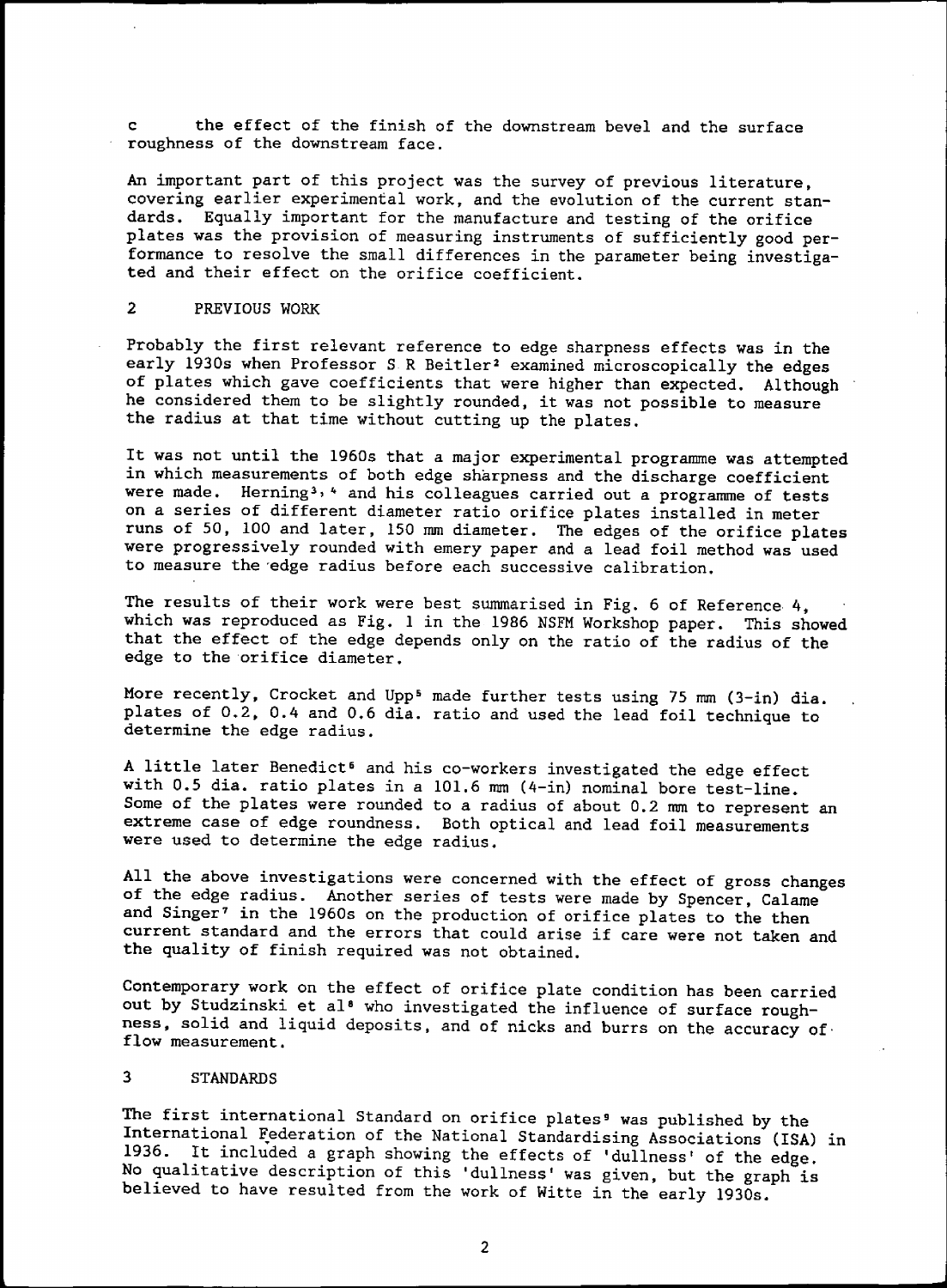OWing to the difficulty of measuring edge radius. most subsequent standards .seem to have specified that the edge be sharp and left it to the user to satisfy himself that this has been achieved. Little guidance has also been given on how to machine a satisfactory sharp edge. quite a problem for some materials. especially for small orifice diameters.

In the ASME Power Test Code<sup>10</sup> PTC 19.5; 4-1959 it states:

Ite The inlet edge of the orifice shall be square and sharp. free from either burrs or rounding, so that when viewed without magnification a beam of light is not reflected visibly by the edge."

The German Standard DIN 1952 published in 1963 commented that a reflected ray of light from a rounding radius of 0.05 mm is just visible to the naked eye<sup>11</sup>. It was concluded that visual inspection could only be justified if the bore diameter were greater than 125 mm, at which value the edge radius would be 0.0004d. the criterion given for a sharp edge.

The revised British Standard BS 104212 published in 1964 included the same criterion for the sharp edge in the specification of the orifice plate. Clause 54 contained the following requirement:

"d Upstream edge of orifice. The upstream edge of the orifice shall be square and free from burrs or wire edges. It may be regarded as square if its radius of curvature nowhere exceeds  $0.0004d.$ 

Elsewhere in the same standard some guidance was given on how to produce such an edge. Clause 40 included the statement:

"A high quality of manufacture is necessary to meet the requirements detailed in Sections 7-14 especially for devices to be used in smaller sizes of pipe. The square edge of orifice plates may conveniently be produced by taking a fine cut, from the centre outwards, after the orifice has been bored; polishing or cleaning with emery cloth is not advisable. There must of course be no burrs or wire edges."

ISO 5167. 1980. which was adopted as BS 1042. 1981<sup>13</sup>. incorporated basically the same message in clause 7.1.6.

 $"7.1.6$  Edges G, H and I

7.1.6.1 The upstream edge G and the downstream edges H and I shall have neither wire edges, nor burrs, nor, in general, any peculiarities visible to the naked eye.

7.1.6.2 The upstream edge G shall be sharp. It is considered so if the edge radius is not greater than 0.0004d.

If  $d \geq 125$  mm this condition may generally be considered as satisfied by mere visual inspection. checking that the edge does not seem to reflect a beam of light when viewed with the naked eye.

If d < 125 mm visual inspection is not sufficient but this condition may generally be considered as satisfied when the upstream face of the orifice plate is finished by a very fine radial cut from the centre outwards.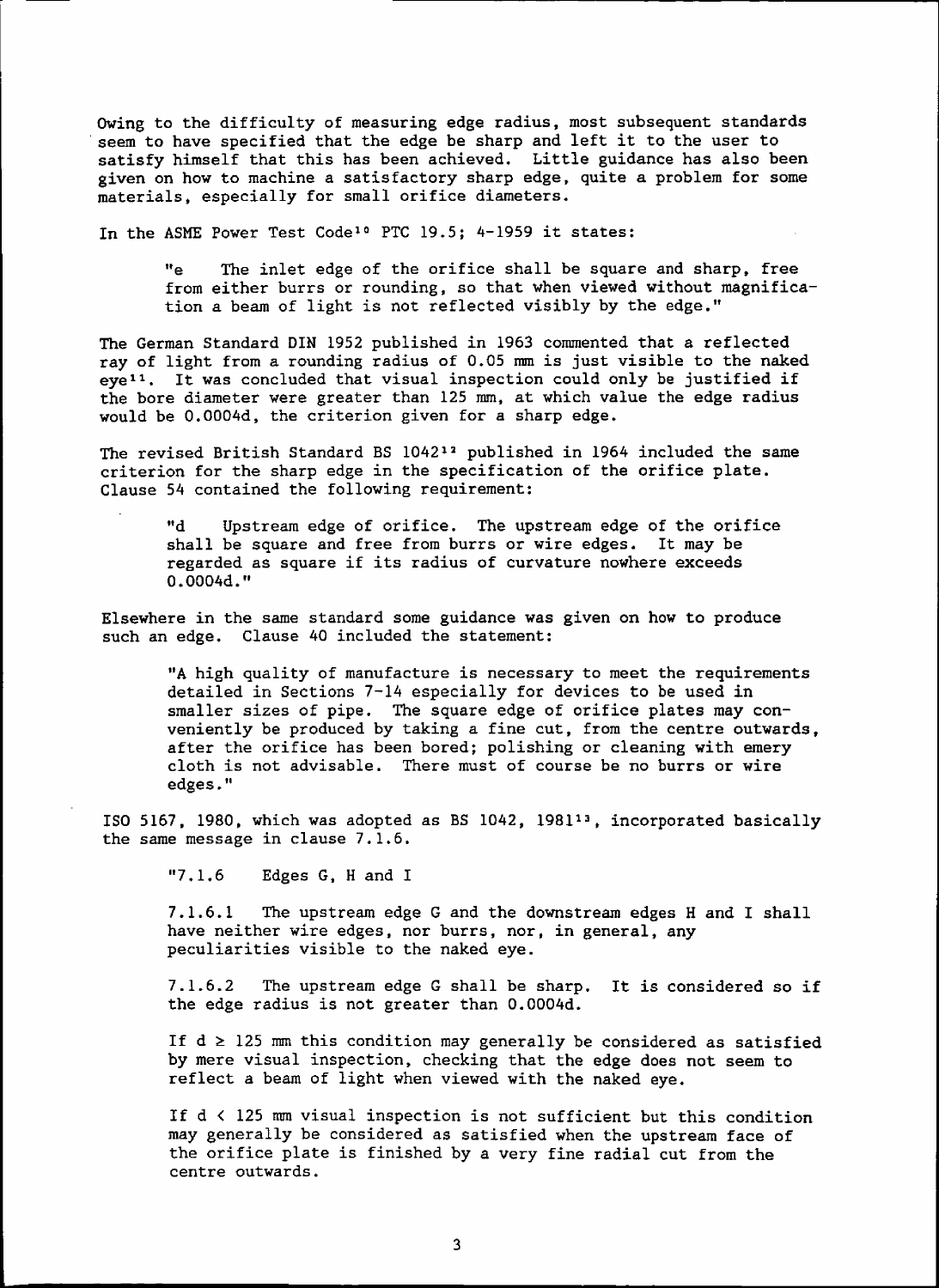However, if there is any doubt as to whether this condition is satisfied, the edge radius must be actually measured."

No guidance is given in the standard on how the edge radius should be measured, but a Code of Practice for ISO 5167 is being prepared and this will include brief notes on three suitable techniques, viz lead foil, casting and stylus methods.

## 4 NEL EQUIPMENT

### 4.1 Calibration Line

As all known previous work at the time of starting the project was limited to pipes of diameters of 150 mm or less, the present work was based on 300 mm (12-in) nominal bore pipe as being more representative of the sizes currently used in gas transmission. Accordingly, the calibration line shown in Fig. 1 was set up. Flow through the line was induced by a large centrifugal fan capable of developing a pressure difference of 9-13 kPa (36-53 inches water) over the range of flowrates required.

To facilitate repeated removal and replacement of the test orifice plates a metering tube incorporating a junior orifice fitting was chosen and this was provided with two pairs of flange tappings 180° apart. The upstream length of pipe was designed to satisfy ISO 5167. Table 3, for an expander O.SD to 0 over a length of 1-20, which for an 0.75 dia. ratio orifice plate (the largest likely to be used) *was* 38D. With the pipe sections that were available, 390 was in fact the length used.

In order to maintain sufficiently high Reynolds numbers to obtain near constant values of discharge coefficient over a small range of flowrate with the limited pressure difference developed by the fan, it was necessary to minimise the resistance caused by the reference flowmeter. Therefore, instead of using a second orifice plate for this, a set of three venturi nozzles for operation in free inlet condition were designed. Each nozzle was sized to correspond to one of the three orifice plate diameter ratios in order to give comparable ranges of differential pressure. The optimum size was rounded to the nearest standard pipe size to facilitate mounting on the diffuser section. Thus nominal bores of 100, 150 and 200 mm were aimed at. The nozzles were manufactured in GRP (glass reinforced plastic) and calibrated against secondary standard orifice plates.

## 4.2 Instrumentation

Differential pressures of the inlet flowmeter and the test orifice plate were measured using Betz projection micromanometers of range 0-800 mm water and a resolution of 0.1 mm. Static pressure (relative to atmospheric) at the orifice plate was measured using a similar projection micromanometer.

Barometric pressure was obtained from a precision quartz pressure gauge and air humidity with a whirling hygrometer. Temperatures were measured by standard platinum resistance thermometers with a digital readout or mercuryin-glass thermometers. Most of the above instruments were calibrated prior to use and all are traceable to national standards.

## 4.3 Orifice Plates

Orifice plates of three diameter ratios *were* chosen for this investigation, viz 0.4, 0.6 and 0.75, typical of those in regular use. Thus the nominal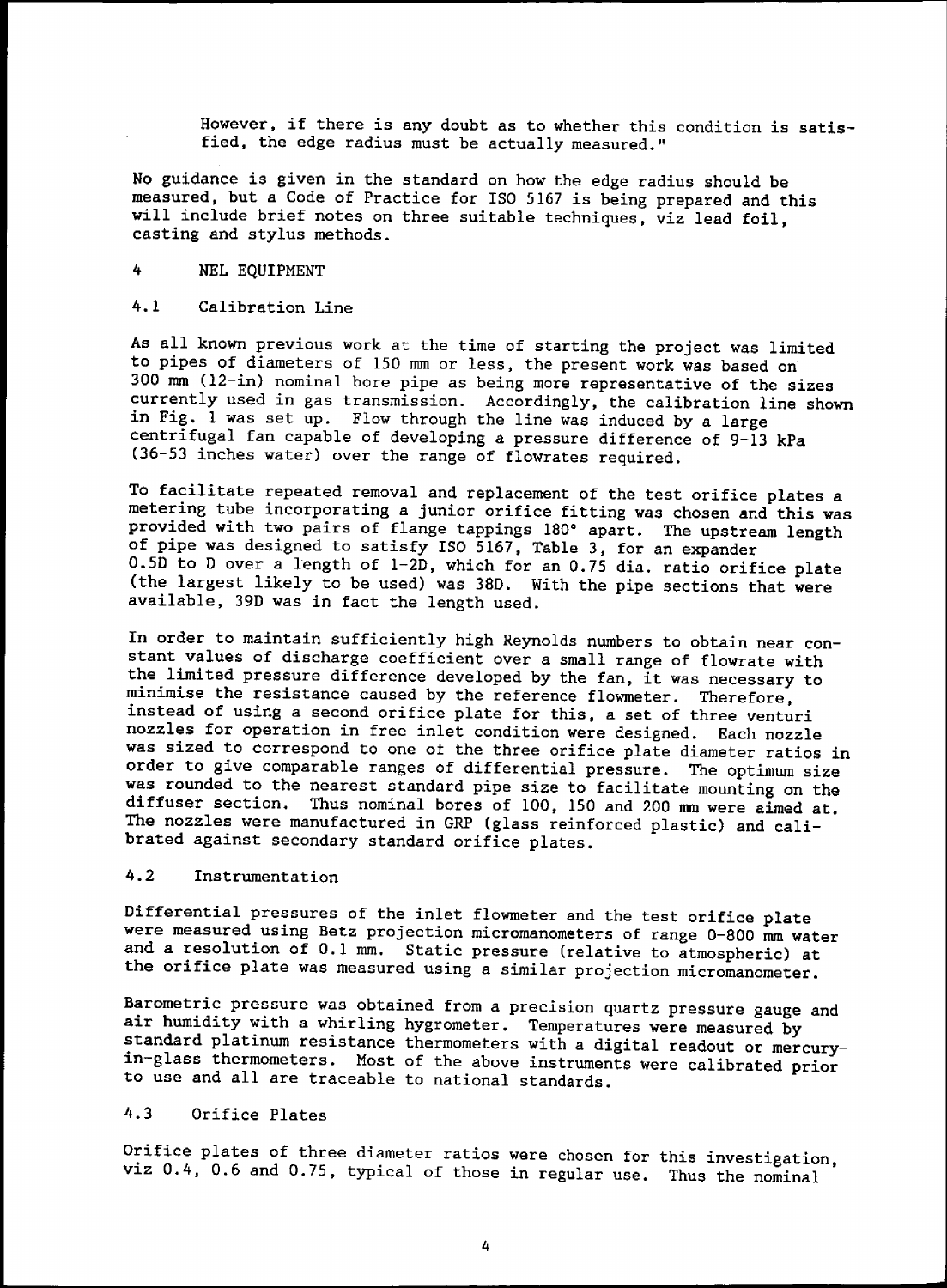orifice bores were 120, 180 and 225 mm respectively. The plates were machined in the NEL workshop from blanks supplied by the manufacturers of the junior orifice fitting. Measurements of orifice bore. concentricity. thickness. flatness and surface roughness were made immediately after manufacture to ensure that the plates conformed fully to the requirements of ISO 5167.

## 4.4 Edge Sharpness Measurement

The radii of the sharp edges of the orifice plates were measured repeatedly during the course of the project. Two different and complementary methods were used.

#### 4.4.1 Stylus method

This method is based on a development of the well known 'Talysurf' roughness measuring machine, or its equivalent, which is used to measure the surface finish of plates. By reducing the sensitivity of the machine in the vertical direction to that in the horizontal, a sufficient range can be obtained to examine the edge. As the roughness of the surface is not of prime interest, and the sensitivity is reduced, it is unnecessary to use a pointed stylus. A small spherical ball. which can be manufactured and measured to fine tolerances, is commonly used, being less likely to wear. but of course due allowance must be made for the radius of the ball itself. Magnifications of up to 500 times have been successfully used.

## 4.4.2 Casting method

This method was developed by Gallacher<sup>14</sup> of NEL and is based on the use of casting resins. A liquid cold-forming plastic was poured into a wax or plasticine mould surrounding the location on the orifice plate to be measured. When hardened, the casting can be removed. sliced and polished to a reference line, thus forming a perfect replica of the original edge. Results accurate to 0.005 mm have been obtained.

For each plate the edge radius was measured at eight positions, equally distributed around the bore. by both the stylus method and using plastic replicas.

## 5 TEST PROGRAMME

#### 5.1 Datum Calibrations

Every test orifice plate was calibrated in the 'as received' condition to provide a datum or reference calibration against which any subsequent changes could be measured. In doing the first few of these it was necessary to establish the amount of random variation experienced in making the measurements and determine the number of test points to be taken in order to keep the uncertainty to within a fraction of the changes that were anticipated in subsequent tests. A typical calibration for an 0.6 dia. ratio plate is shown in Fig. 2. In this case the discharge coefficient after initially decreasing with increasing Reynolds number became virtually constant above a throat Reynolds number of  $5 \times 10^5$ . Subsequent calibrations were made for the range of Reynolds number over which the discharge coefficient was sensibly constant.

For a set of results the mean discharge coefficient and the standard deviation can be determined. It was established that, if about 25 test

5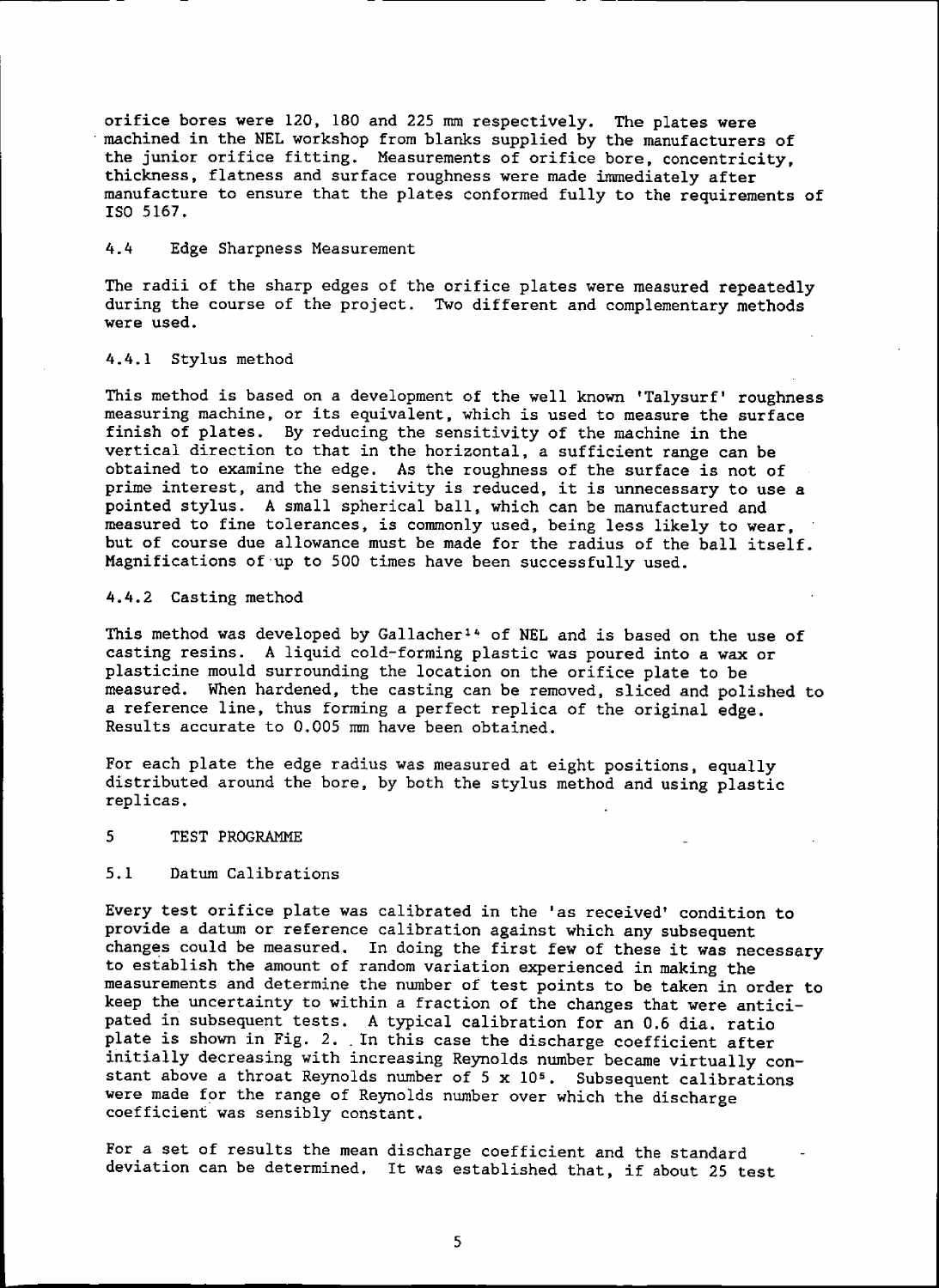points are taken, the standard deviation of the mean discharge coefficient is about 0.03 per cent. As differences in discharge coefficient as small as 0.1 per cent were being sought, this figure was deemed to be acceptable. Any further significant reduction in the standard deviation of the mean would have necessitated unrealistically large numbers of test points.

The results of the initial calibrations of all the test plates available at the beginning of the project are summarised in Table 1. In most cases the agreement between different plates of the same diameter ratio was very good. The mean value of discharge coefficient over a specified Reynolds number range was used as a basis for comparison.

## 5.2 Upstream Edge Sharpness Tests

The major part of the project was to investigate the effect of the sharpness of the upstream edge of the orifice plate on the discharge coefficient. Initially three plates, each of a different diameter ratio, were selected for this work. For the first set of calibrations a target radius of  $0.0001d$  was specified. This lay in the range  $10-20 \text{ }\mu\text{m}$  (0.0005-0.001 in) and was about one-quarter of the limiting value specified in ISO 5167.

After the initial calibrations the edges of the plates were successively rounded, measured and the plates recalibrated. Edge sharpness measurements were made using both the stylus method and by means of plastic replicas. This procedure of rounding, measurement and calibration was repeated until five complete sets of data were obtained for each plate evenly spaced over the range of edge radii covered.

The results, plotted as the change in discharge coefficient from the datum against the ratio of the edge radius to bore diameter, are shown in Fig. 3. Apart from two points, which appear to be exceptionally high. there is a clear trend of gradually increasing discharge coefficient as the radius of the sharp edge increased. Further tests made on two additional plates with a small degree of rounding confirmed this trend.

## 5.3 Local Damage to Upstream Edge

In contrast to the work described in the previous section, these tests were designed to simulate the effects of foreign objects, eg a bolt, passing along the pipe and striking the edge of the orifice plate. To achieve this kind of damage it was necessary to damage the plate by an impact method. By this means the metal is not simply removed, but is displaced and small raised areas are formed around the site of the indentation.

The method actually adopted used a cold chisel held at about 45° to the face of the plate and which was then struck sharply with a hammer. The resulting damage is shown in Fig. 4.

Two additional orifice plates were damaged in this way and then recalibrated. Their diameter ratios were 0.34 and 0.75. In the case of the former. calibrations were carried out with the indentation both adjacent to and at right angles to the pressure tappings; see Table 2.

As the differences were very small, further tests were made using both plates with the notches successively deepened by filing until greater changes became evident. These will be correlated with the dimensions of the notch once the measurements are completed.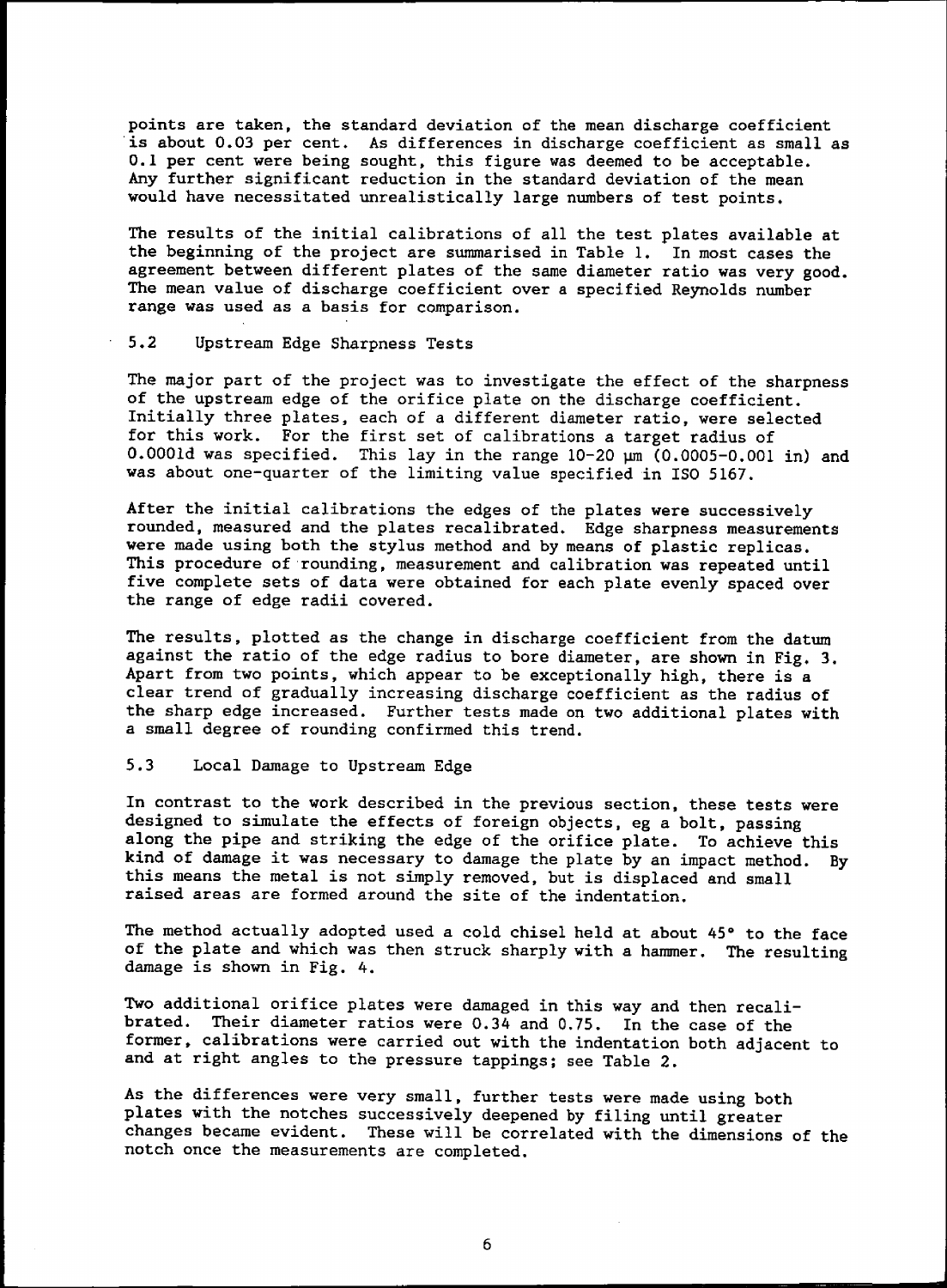### 5.4 Effect of Downstream Face

In the initial proposal for the project· it was intended to investigate the effects of scores and scratches at various positions on and of increasing roughness of the downstream face of the orifice plate upon the discharge coefficient. As small imperfections on the downstream face were not expected to have much effect it was decided to begin with an investigation of the increasing roughness of the face which seemed likely to have the greater influence.

One plate of each diameter ratio therefore had its downstream face roughened by gluing on coarse sandpaper. No significant change in discharge coefficient was obtained, see Table 3. Further tests indicated that it did not matter whether the roughness was present over the whole of the downstream face or simply on the downstream level.

Because it was feared that the effective increase in thickness of the orifice plate might have an influence as well as the roughness, a further test was carried out with a sheet of smooth thin material (about 1.5 mm thick) glued to the entire downstream face of the plate, there being no hole in the annulus initially. In this test a small reduction in the discharge coefficient was observed, but this was not significant.

Following this. some further tests were made, this time to simulate localised roughness. In the first series of these tests a small disc of the sandpaper (25 mm dia.) was glued to the downstream face to simulate a patch of corrosion. Calibrations were made with this disc both adjacent to the pressure tappings and at 90° to them. A small increase in discharge coefficient was observed when the disc was adjacent to the pressure tappings, but when it was at right angles to them no significant difference could be detected, see Table 4.

For the second series of tests the arrangement was reversed. The sandpaper with a 25 mm disc removed was glued on smooth side out, leaving a depression to simulate the effect of corrosion pitting. Calibrations were again made with the hollow at right angles to the pressure tappings and adjacent to them. Very small increases in the discharge coefficient were observed, that with the depression adjacent to the pressure tappings being the greater, see Table 5.

## 6 CONCLUSIONS

Experimental investigations have confirmed that the radius of the sharp edge of orifice plates has a marked effect upon the discharge coefficient. On the other hand. local damage to the sharp edge needs to be·particularly severe before a significant change in the discharge coefficient is detected. Thus the requirements of the current standards which call for the rejection of plates showing any visible defects may be unnecessarily stringent.

A general and gross increase in the roughness of the downstream face did not appear to have any significant effect, but local roughness patches gave a small change, especially when aligned with one of the pressure tappings.

## 7 ACKNOWLEDGEMENTS

This project has been sponsored by a consortium of 15 interested organisations and the authors are grateful for the advice and suggestions received from them.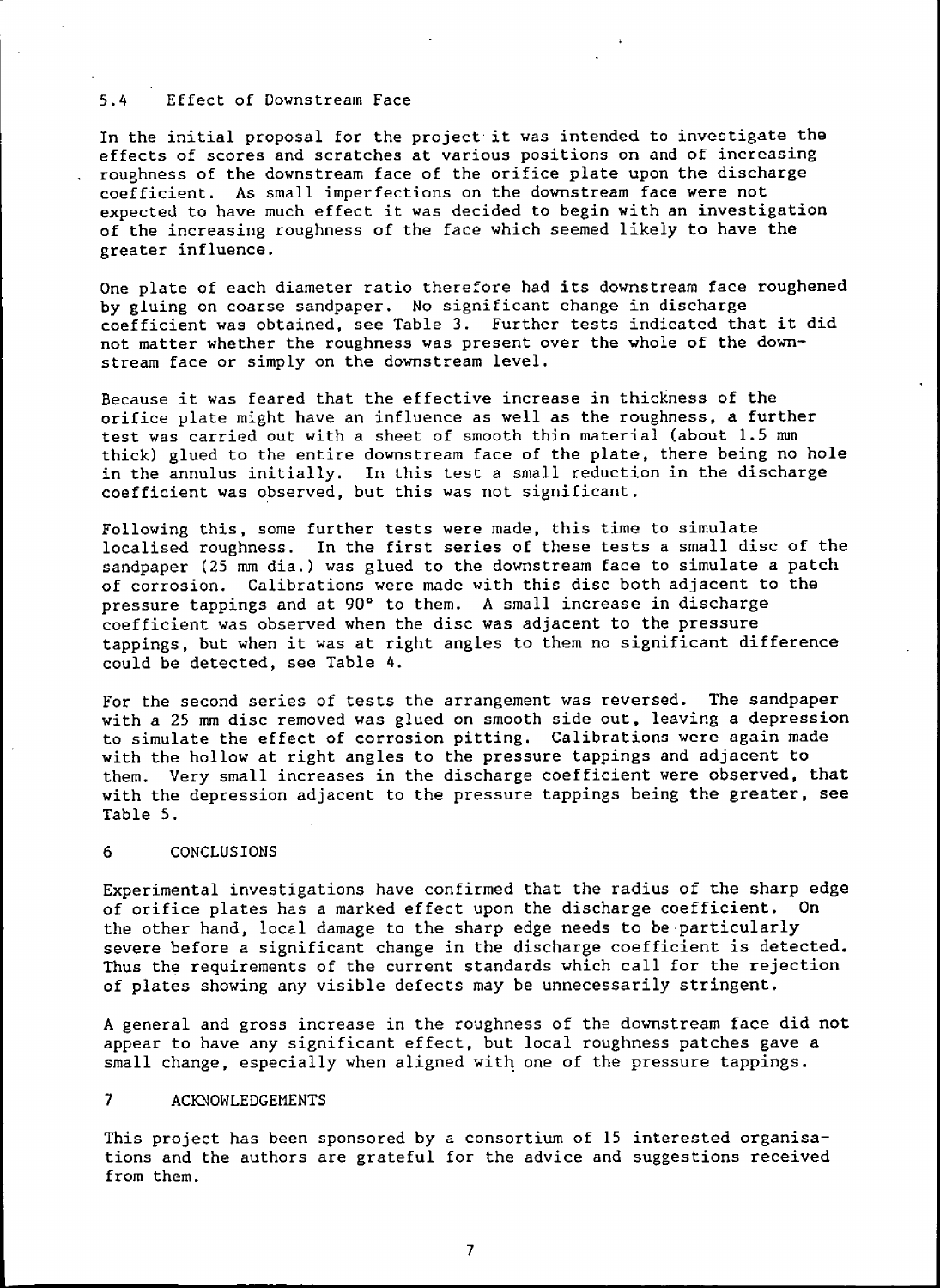Although the work was largely funded by the DTI, the contribution from the Community Bureau of Reference of the EEC is also acknowledged.

### REFERENCES

- 1 INTERNATIONAL STANDARDS ORGANISATION. Measurement of fluid flow by rneans of orifice plates, flow nozzles and venturi tubes. Geneva: ISO 5167, 1980.
- 2 BEITLER. S. R. The flow of water through orifices. Ohio State University Engineering Experimental Station, Bulletin 89, 3 May 1935.
- 3 HERNING. VON FR. Untersuchungen zum Problem der Kantenunscharfe bei Normblenden und bie Segmentblenden. (Experiments on the problem of the edge sharpness of standard and segmental orifice plates.) Brenns-Warme-Kraft, 1962, 14(3), 119-126.
- 4 HERNING, VON FR. and WOLOWSKI, E. Die Kantenunscharfe von Normblenden und Segmentblenden und das Ahnlichkeitsgesetz. (The edge sharpness of standard and segmental orifices and the laws of similarity.) Brenns-Warme-Kraft, 1963, 15(1), 26-30.
- 5 CROCKET, K. A. and UPP, E. L. Measurement and effects of edge sharpness on the flow coefficients of standard orifices. Trans ASME, J. of Fluids Engng, June 1973. 271-275.
- 6 BENEDICT, R. P., WYLER, J. S. and BRANDT, G. B. The effect of edge sharpness on the discharge coefficient of an orifice plate. Trans ASME, J. Engng for Power. Paper No 74-WA/FM-4, 1974, 6 pp.
- 7 SPENCER, E. A., CALAME, H. and SINGER. J. Der Einfluss von Kantenunscharfe und Rohrrauhigkeit auf die Durchfluss von Normblenden. Brenns-Warme-Kraft,  $1970$ ,  $22(2)$ , 56-62. (Also published in English as: The influence of edge sharpness and pipe roughness on orifice plate coefficients. NEL Report No 427. East Kilbride, Scotland: National Engineering Laboratory, 1969.)
- 8 STUDZINSKI. W. et al. Effect of orifice surface conditions on accuracy of flowrate measurement. Second International Conference on Flow Measurement, London. 11-13 May 1988, Paper HI. BHRA The Fluid Engineering Centre, Cranfield, Bedford, UK, 1988.
- 9 INTERNATIONAL FEDERATION OF STANDARDISING ASSOCIATIONS. Rules for measuring the flow of fluids by means of nozzles and orifice plates. Geneva: ISO Bulletins Nos 9 and 12, 1935.
- 10 CHAPTER 4: FLOW MEASUREMENT. *ASHE* POWER TEST CODES. Supplement No PTC 19.5: 4-1959. New York: Amer. Soc. Mech. Engrs, 1959.
- 11 DEUTSCHER NORMENAUSSCHUSS. Blenden und Verturidusen. Durchflussmessung mit genormten Dusen, Berlin: DIN 1952. 1963.
- 12 BRITISH STANDARDS INSTITUTION. Methods for the measurement of flow in pipes. Part 1 : Orifice plates, nozzles and venturi tubes. London: BS 1042: Part 1 : 1964.
- 13 BRITISH STANDARDS INSTITUTION. Methods of measurement of fluid flow in closed conduits. Part 1 : Pressure differential devices.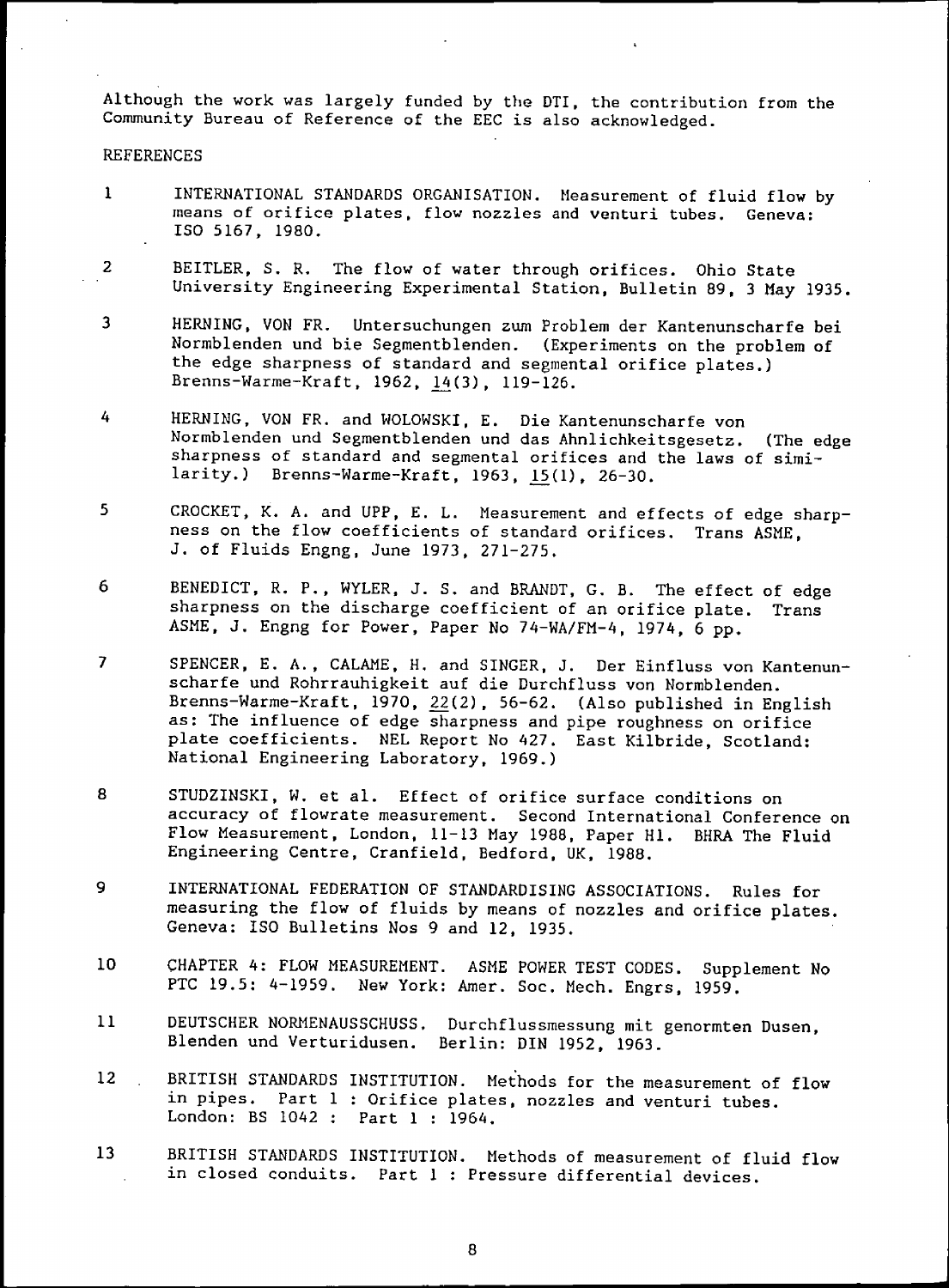Section 1.1 : Orifice plates, nozzles and venturi tubes inserted in circular cross-section conduits running full. BS 1042 : Section 1.1 : 1981.

14 GALLACHER, G. R. Measuring edge sharpness of orifice plates. The Engineer, 17 Hay 1968, pp 783-785.

LIST OF TABLES

- 1 Initial calibrations
- 2 Calibrations with local severe damage to upstream edge
- 3 Calibrations with rough downstream face
- 4 Calibrations with disc of sandpaper glued to downstream face
- 5 Calibrations with a depression on downstream face.

LIST OF FIGURES

- 1 Layout of calibration line
- 2 Typical calibration of  $0.6~\beta$  plate
- 3 Effect of edge radius on discharge coefficient
- 4 Geometry of orifice plate damage.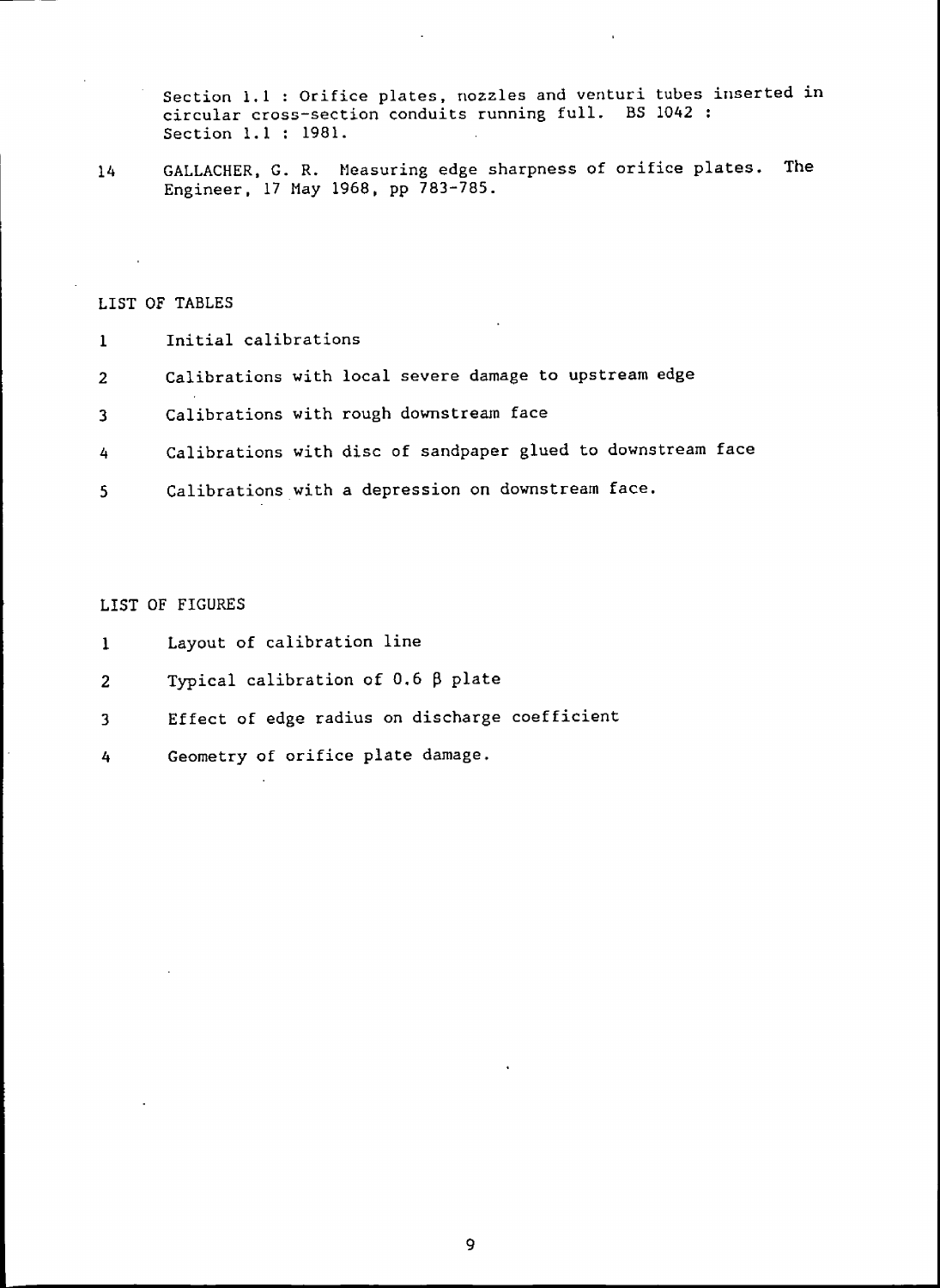## $T$  A B L E 1

 $\mathcal{A}$ 

 $\mathcal{L}$ 

| Plate<br>No | Diameter<br>ratio | Diameter    | Mean<br>discharge<br>coefficient |
|-------------|-------------------|-------------|----------------------------------|
|             | (nominal)         | m           |                                  |
|             | 0.75              | 0.228 94    | 0.6032                           |
| 2           | 0.75              | 0.228 57    | 0.6032                           |
| 3           | 0.75              | 0.228 55    | 0.6021                           |
| 4           | 0.75              | 0.228 52    | 0.6031                           |
| 5           | 0.6               | 0.18324     | 0.6073                           |
| 6           | 0.6               | 0.184 82    | 0.6071                           |
| 7           | 0.6               | 0.184<br>84 | 0.6066                           |
| 8           | 0.6               | 0.182 79    | 0.6073                           |
| 9           | 0.4               | 0.122 21    | 0.6062                           |
| 10          | 0.4               | 0.121<br>87 | 0.6056                           |
| 11          | 0.4               | 0.121<br>88 | 0.6053                           |
| 12          | 0.4               | 0.121 83    | 0.6056                           |

## INITIAL CALIBRATIONS

TAB L E 2

 $\sim$ 

CALIBRATIONS WITH LOCAL SEVERE DAMAGE TO UPSTREAM EDGE

| Calibration                                                                                               | Discharge<br>coefficient   | Per cent<br>change |
|-----------------------------------------------------------------------------------------------------------|----------------------------|--------------------|
| Diameter ratio $B = 0.34$                                                                                 |                            |                    |
| Datum calibration<br>Damage at 90° to tappings<br>Damage adjacent to tappings                             | 0.6047<br>0.6049<br>0.6058 | 0.03<br>0.18       |
| Diameter ratio $B = 0.75$                                                                                 |                            |                    |
| Datum calibration<br>Damage adjacent to tappings<br>(Stage 1)<br>Damage adjacent to tappings<br>(Stage 2) | 0.6056<br>0.6057<br>0.6067 | 0.02<br>0.18       |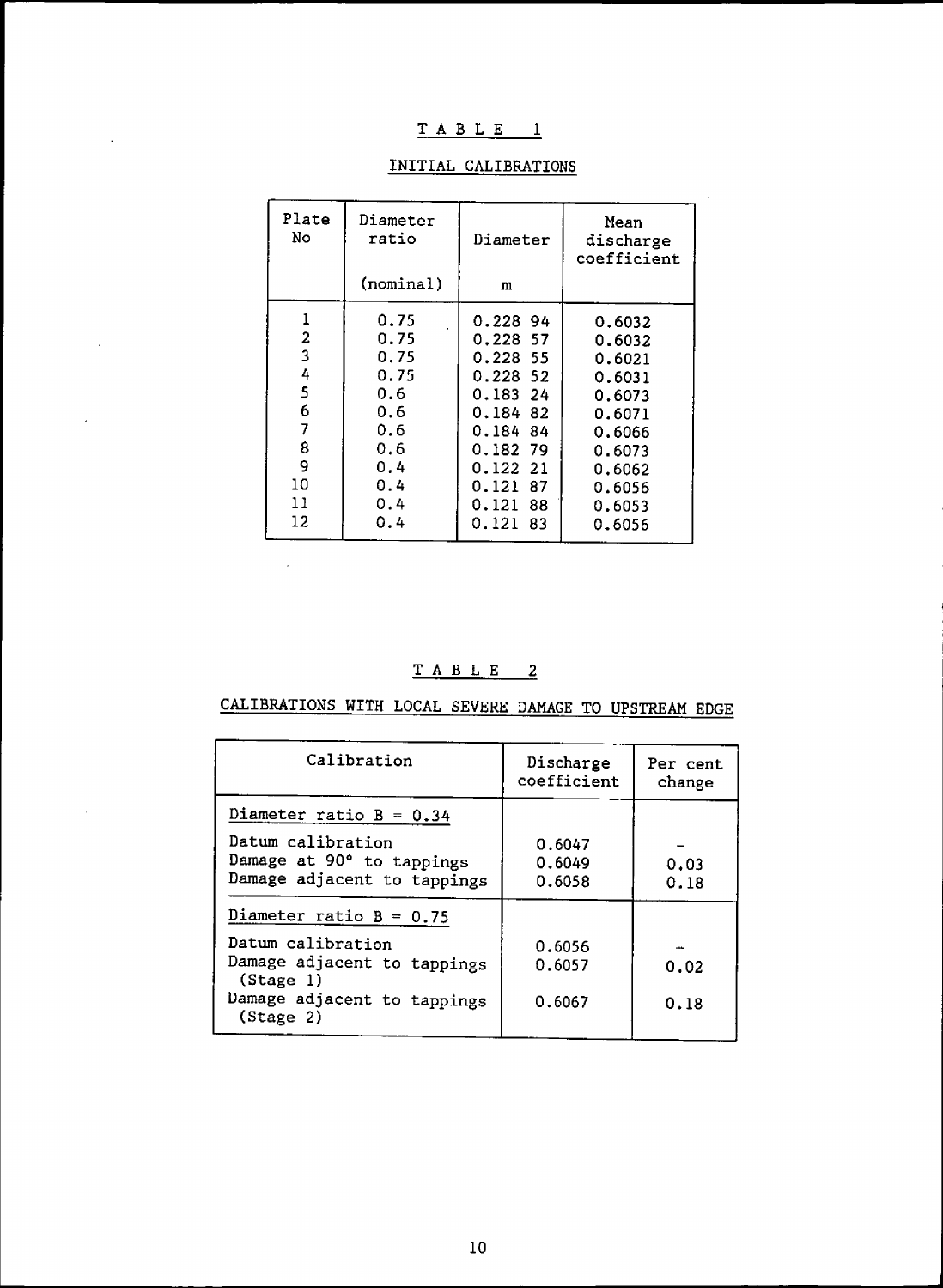## TABLE 3

| Plate<br>No | Diameter<br>ratio | Initial C | Final C | Per cent<br>change |
|-------------|-------------------|-----------|---------|--------------------|
| 9           | 0.75              | 0.6032    | 0.6040  | 0.133              |
|             | 0.6               | 0.6066    | 0.6068  | 0.033              |
|             | 0.4               | 0.6062    | 0.6067  | 0.083              |

## CALIBRATIONS WITH ROUGH DOWNSTREAM FACE

## TAB L E 4

CALIBRATIONS WITH DISC OF SANDPAPER GLUED TO DOWNSTREAM FACE

| Calibration                                                               | Discharge<br>coefficient   | Per cent<br>change |
|---------------------------------------------------------------------------|----------------------------|--------------------|
| Datum calibration<br>Disc at 90° to tappings<br>Disc adjacent to tappings | 0.6062<br>0.6061<br>0.6076 | $-0.02$<br>0.23    |

## $T$  A B L E  $-5$

## CALIBRATIONS WITH A DEPRESSION ON DOWNSTREAM FACE

| Calibration                                                               | Discharge<br>coefficient   | Per cent<br>change |
|---------------------------------------------------------------------------|----------------------------|--------------------|
| Datum calibration<br>Hole at 90° to tappings<br>Hole adjacent to tappings | 0.6062<br>0.6069<br>0.6082 | 0.12<br>0.33       |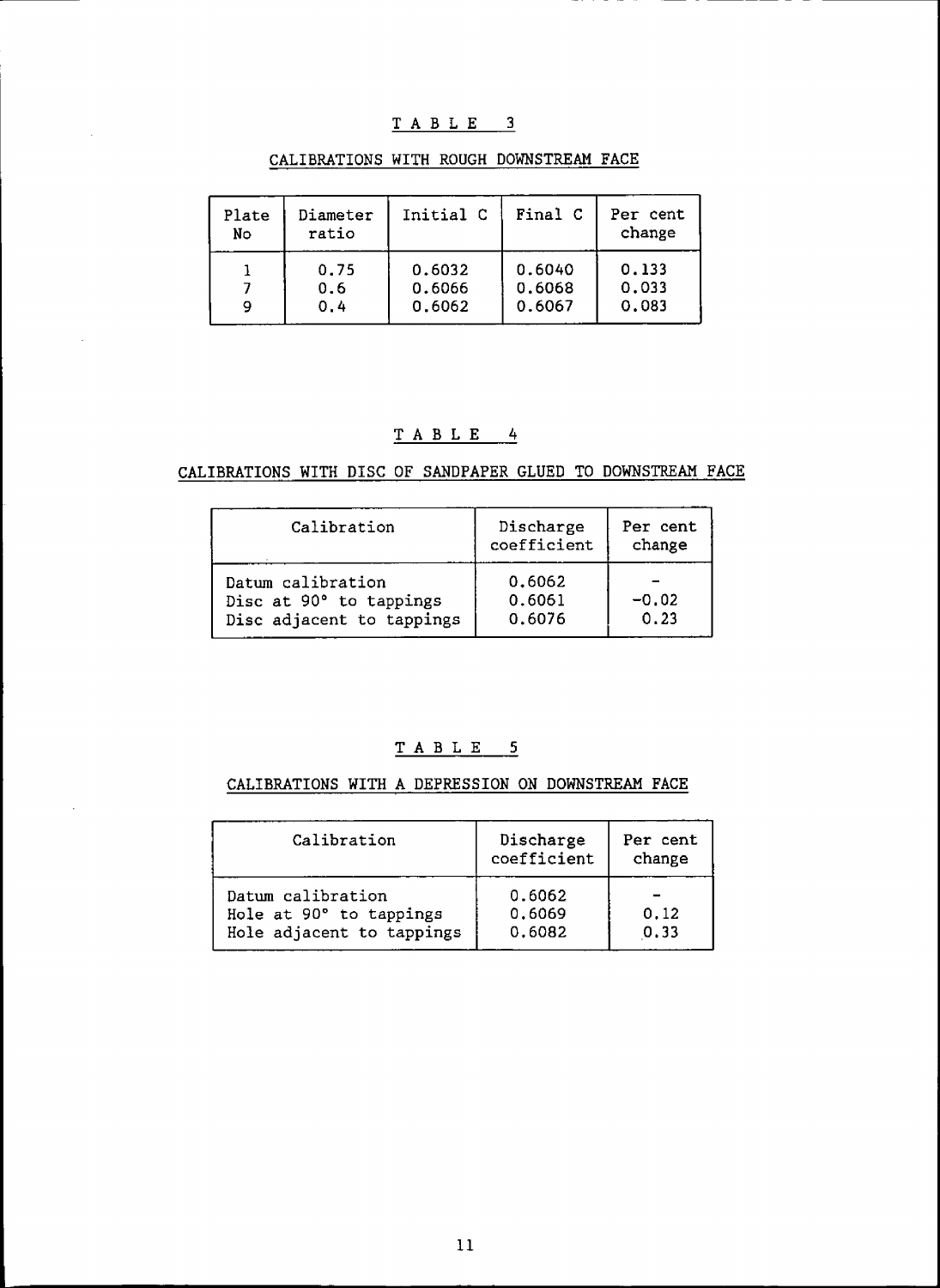

Fig I Layout of Calibration Line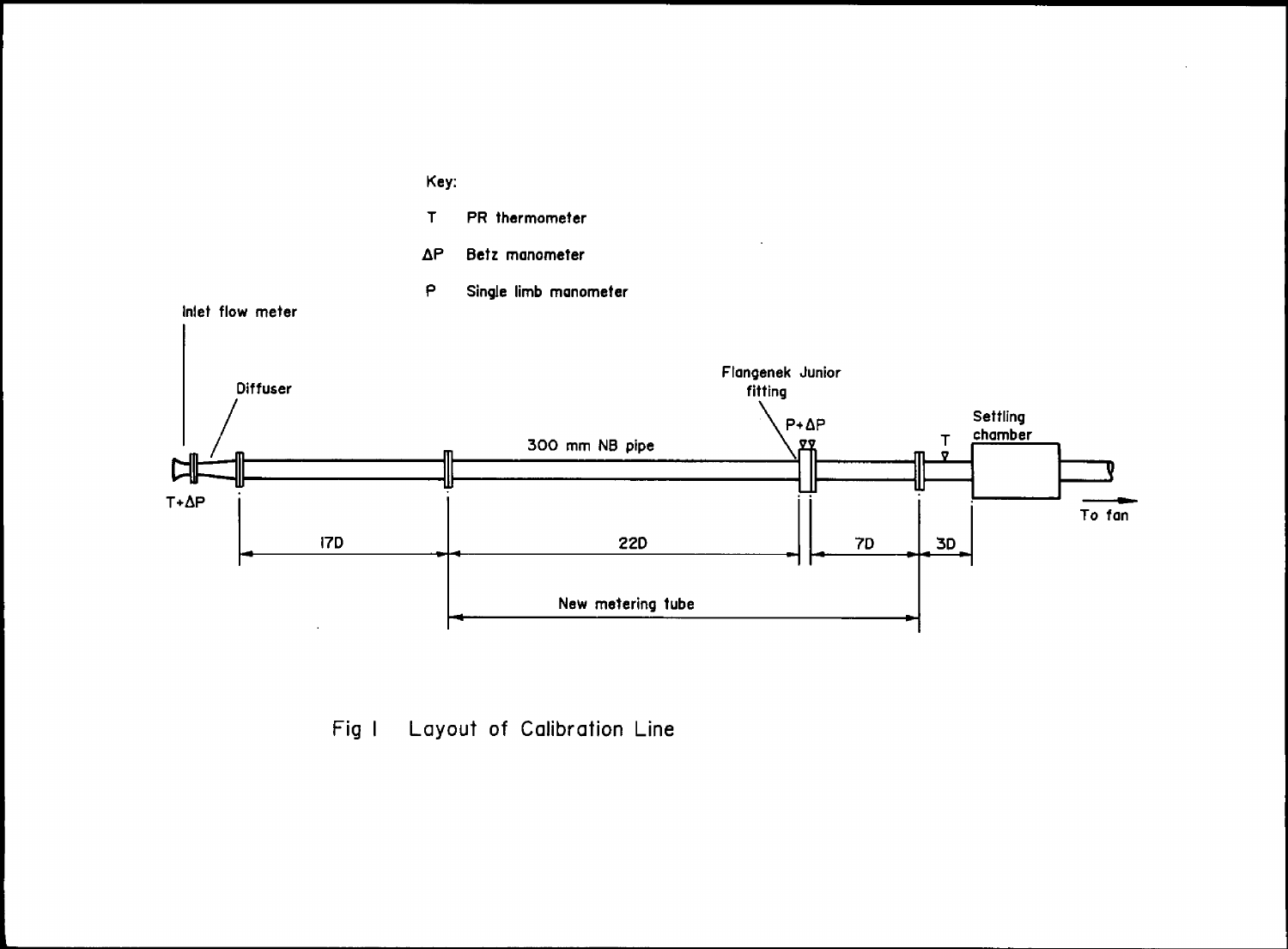

Fig 2 Typical Calibration of 0.6 Beta Plate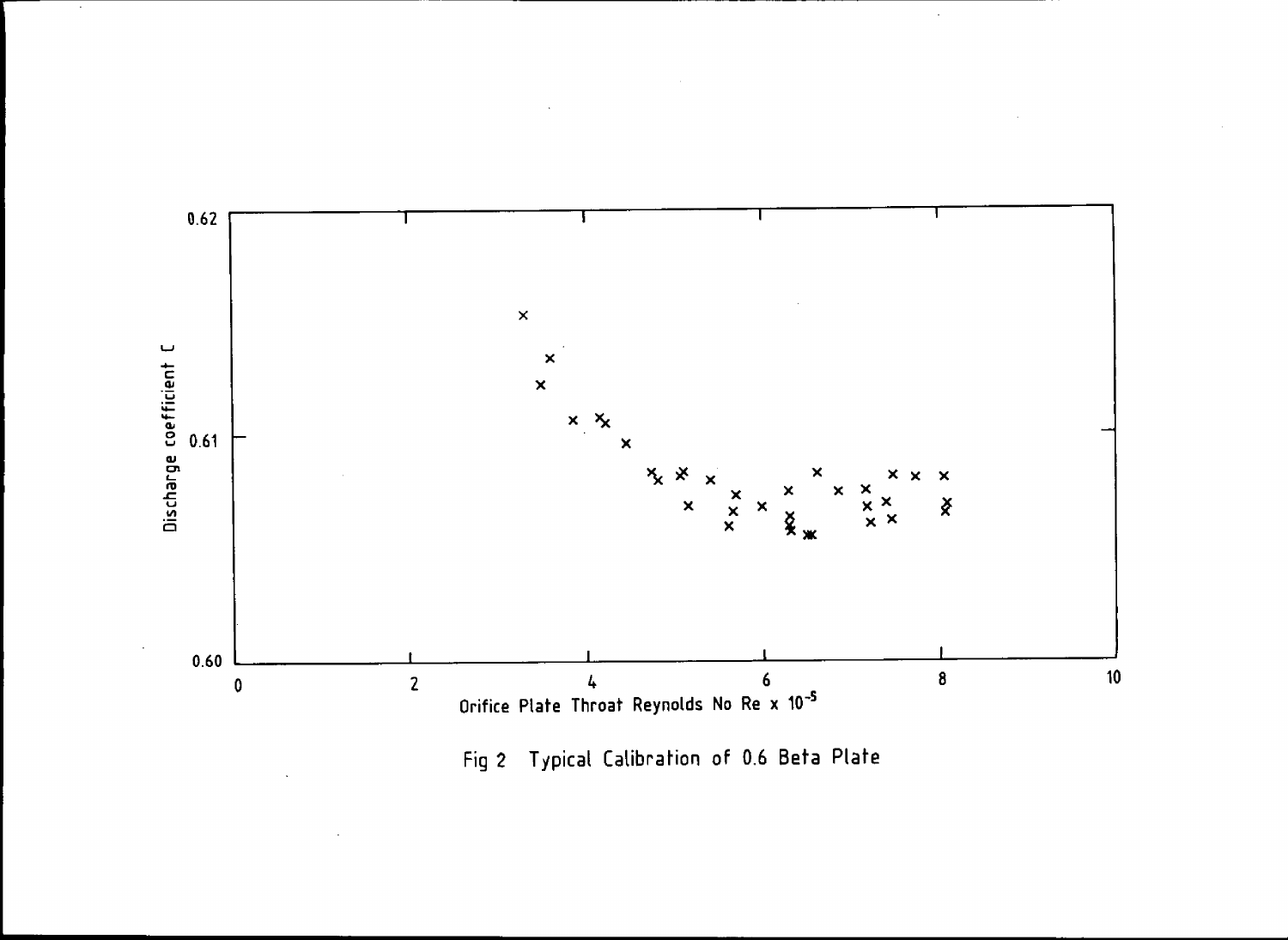

Fig 3 Effect of Edge Radius on Discharge Coefficient

PERCENT  $\overline{C}$  $\mathbf{z}$ CHANGE